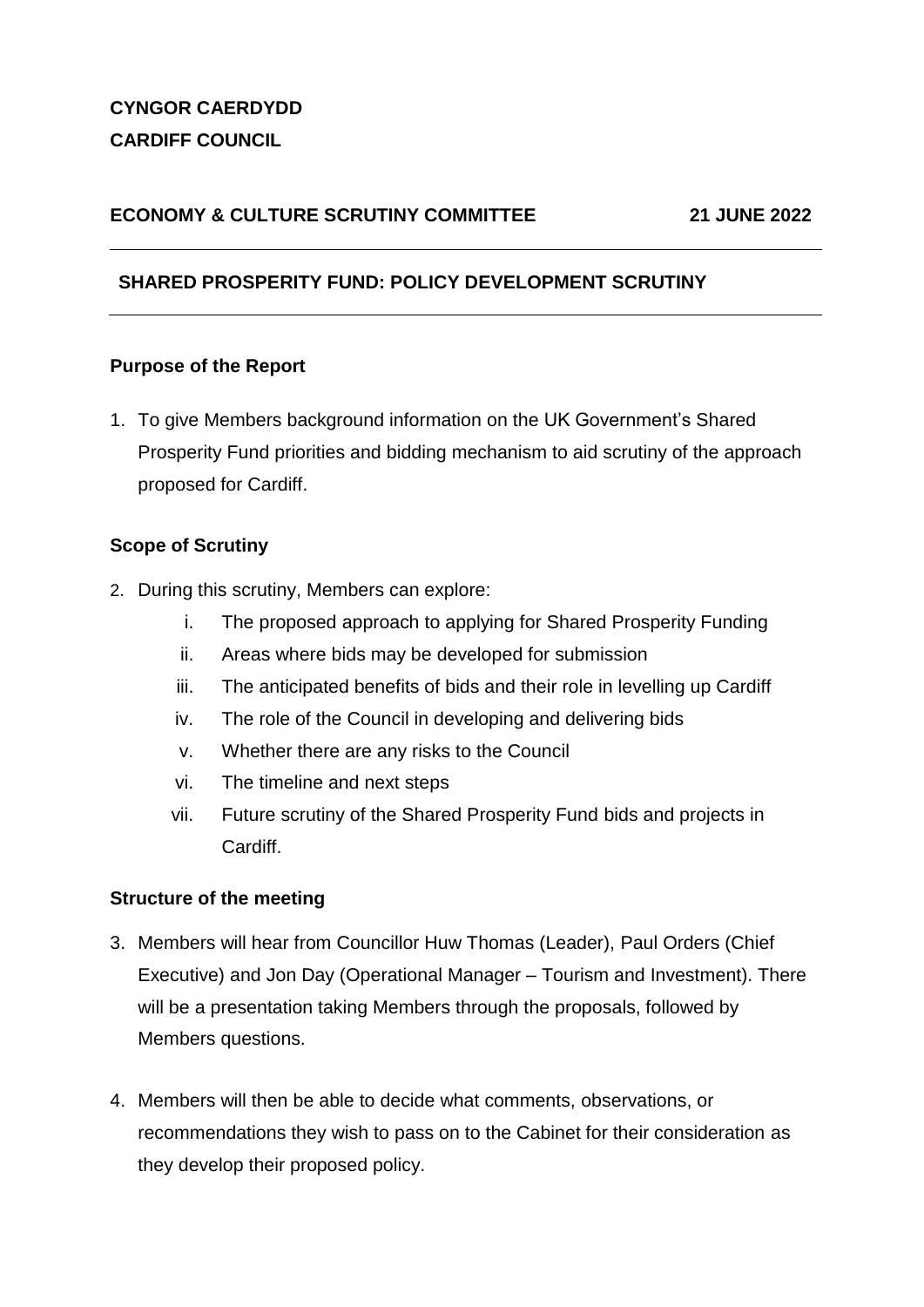# **Background**

- 5. The United Kingdom Shared Prosperity Fund (UKSPF) forms part of the UK Government's Levelling Up programme, which has been hailed as '*The defining mission of this government .. to level up the country – to close the gap in productivity, health, income and opportunity – between different parts of the United Kingdom.' 1*
- 6. Announced in April 2022, the £2.6bn UKSPF covers 2022-25. The methodology for the UKSPF aligns with the overall Levelling Up objectives, which are to:
	- $\circ$  Boost productivity, pay, jobs and living standards by growing the private sector, especially in those places where they are lagging
	- o Spread opportunities and improve public services, especially in those places where they are weakest
	- o Restore a sense of community, local pride and belonging, especially in those places where they have been lost
	- o Empower local leaders and communities, especially in those places lacking local agency.
- 7. These objectives have been used to identify three investment priorities for UKSPF:
	- o Community and Place
	- o Supporting Local Business, and
	- o People and Skills.

 $\overline{\phantom{a}}$ 

8. Each investment priority has several objectives, shown overleaf, and each objective has a set of proposed interventions, which set out the types of activity that can be supported by the UKSPF. The Department for Levelling Up, Housing and Communities (DLUHC) states that it has worked with the Welsh Government and the Welsh Local Government Association to inform the most appropriate mix of interventions for Wales, which are available to view here:

[Interventions list for Wales -](https://www.gov.uk/government/publications/uk-shared-prosperity-fund-interventions-outputs-and-indicators/interventions-list-for-wales) GOV.UK (www.gov.uk)

<sup>&</sup>lt;sup>1</sup> Stuart Andrew MP Minister for Housing - The Levelling Up and Regeneration Bill will put people at [the heart of the planning system \(politicshome.com\)](https://www.politicshome.com/thehouse/article/the-levelling-up-and-regeneration-bill-will-put-people-at-the-heart-of-the-planning-system?utm_medium=email&utm_campaign=EB%200806&utm_content=EB%200806+CID_1291f84a58f4ba472dfe243ed9427d0d&utm_source=Email%20newsletters&utm_term=The%20Levelling%20Up%20and%20Regeneration%20Bill%20will%20put%20people%20at%20the%20heart%20of%20the%20planning%20system) downloaded 9/6/22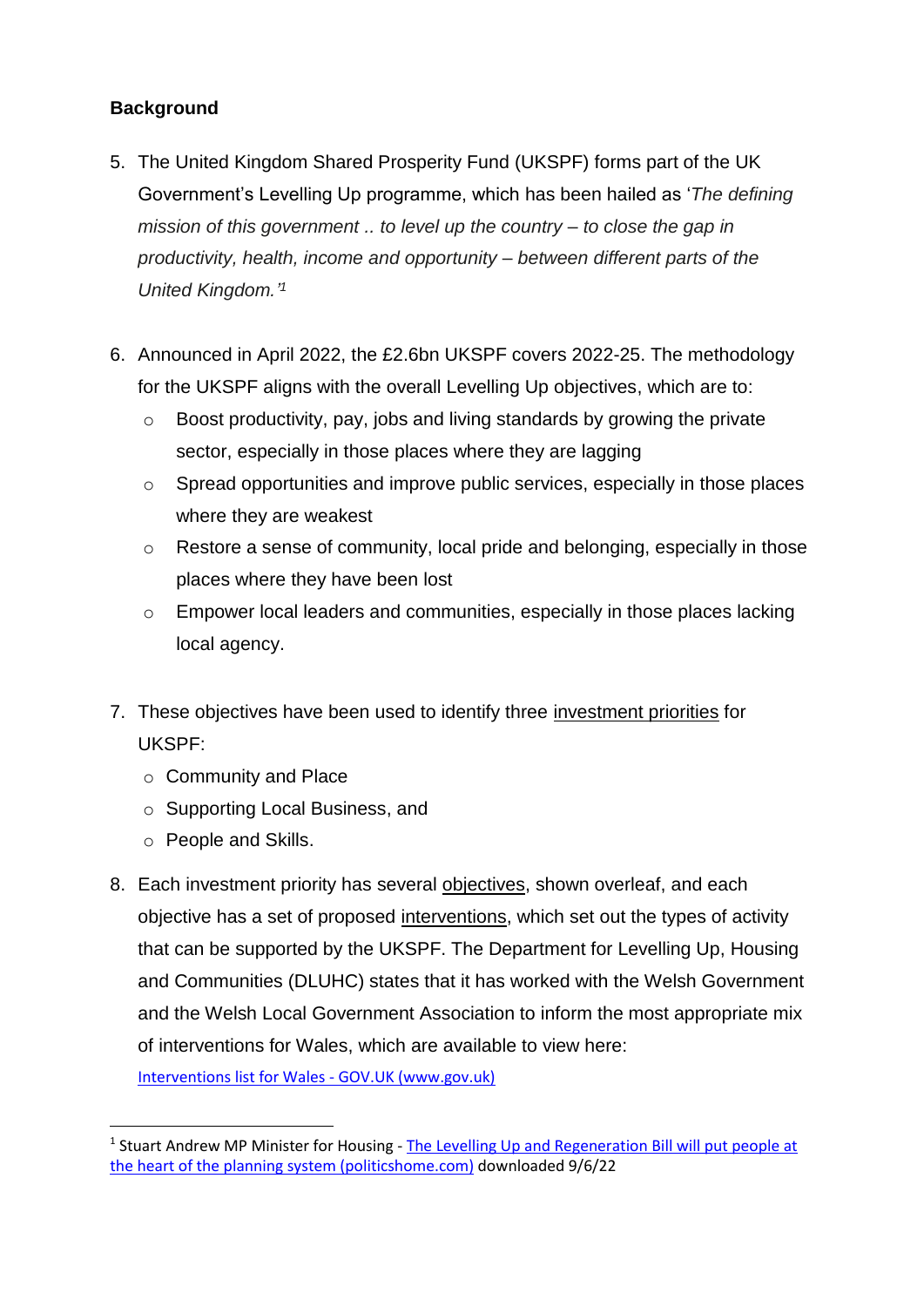| <b>Investment</b><br><b>Priority</b> | Objective                                                                                                                                                                                                                                                                                                                                                                                                                                                                                                                                                                                                                                                                                               |
|--------------------------------------|---------------------------------------------------------------------------------------------------------------------------------------------------------------------------------------------------------------------------------------------------------------------------------------------------------------------------------------------------------------------------------------------------------------------------------------------------------------------------------------------------------------------------------------------------------------------------------------------------------------------------------------------------------------------------------------------------------|
| Communities<br>and place             | Strengthening our social fabric and fostering a sense of<br>local pride and belonging, through investment in<br>activities that enhance physical, cultural and social ties<br>and amenities, such as community infrastructure and<br>local green space, and community-led projects<br>Building resilient, safe and healthy neighbourhoods,<br>through investment in quality places that people want to<br>live, work, play and learn in, through targeted<br>improvements to the built environment and innovative<br>approaches to crime prevention.                                                                                                                                                    |
| Supporting<br>local business         | Creating jobs and boosting community cohesion,<br>through investments that build on existing industries and<br>institutions, and range from support for starting<br>businesses to visible improvements to local retail,<br>hospitality and leisure sector facilities.<br>Promoting networking and collaboration, through<br>interventions that bring together businesses and<br>partners within and across sectors to share knowledge,<br>expertise and resources, and stimulate innovation and<br>growth.<br>Increasing private sector investment in growth-<br>enhancing activities, through targeted support for small<br>and medium-sized businesses.                                               |
| People and<br><b>Skills</b>          | Boosting core skills and supporting adults to progress in<br>work, by targeting adults with no or low-level<br>qualifications and skills in maths and upskilling the<br>working population.<br>Reducing levels of economic inactivity through<br>investment in bespoke intensive life and employment<br>support tailored to local need.<br>Supporting people furthest from the labour market to<br>$\bullet$<br>overcome barriers to work by providing cohesive, locally<br>tailored support, including access to basic skills.<br>Supporting local areas to fund gaps in local skills<br>$\bullet$<br>provision to support people to progress in work, and<br>supplement local adult skills provision. |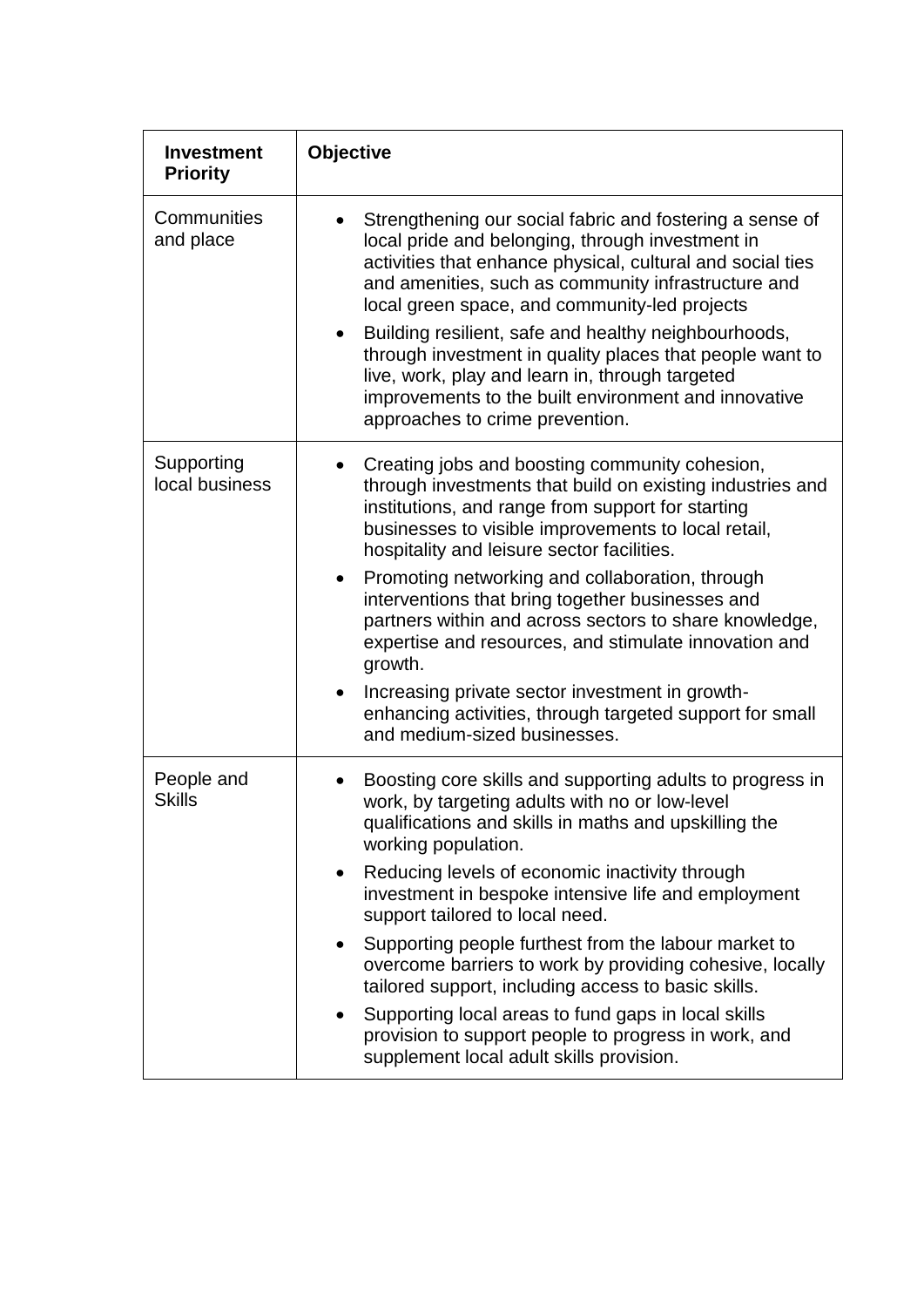# **Bidding Mechanism**

9. All bids must align with an Investment Plan that has been approved by the UK Government. In Wales, these plans are being developed on a regional basis, in line with the Welsh Government's Framework for Regional Investment. Under this framework, Cardiff falls within the South East Wales region, which aligns with the Cardiff Capital Region City Deal footprint<sup>2</sup>.

10.The Investment Plan needs to outline:

- o Local context evidence of opportunities and challenges, through the lens of the three investment priorities for UKSPF
- $\circ$  Selection of outcomes and interventions identifying the outcomes to target based on local context, and the interventions to prioritise
- o Delivery: detailing:
	- a. Approach to delivery and governance
	- b. Expenditure and deliverables
	- c. Capability and resource.
- 11.Plans also must set out measurable outcomes to enable lead authorities, local partners, the UK Government and devolved administrations to monitor progress. Common indicators are being developed to measure outputs, outcomes and impacts, to enable comparison between similar interventions and assist evaluation. Final indicator definitions are due to confirmed in the summer, prior to the submission date of the investment plans, when further guidance will be published on GOV.UK.
- 12.The DLUHC specify that interventions can either be delivered at a larger scale in collaboration with other places or more locally, as appropriate. Interventions should suit local characteristics and are encouraged to align with relevant Welsh Government strategies and services. Areas should also develop their plans to maximise alignment and complementarity with national and local policy, and their regional economic frameworks.<sup>3</sup>

l

<sup>&</sup>lt;sup>2</sup> The Cardiff Capital Region City Deal consists of the following local authority areas: Blaenau Gwent, Bridgend, Cardiff, Caerphilly, Merthyr Tydfil, Monmouthshire, Newport, Rhondda Cynon Taff, Torfaen, and Vale of Glamorgan

<sup>&</sup>lt;sup>3</sup> [Interventions list for Wales -](https://www.gov.uk/government/publications/uk-shared-prosperity-fund-interventions-outputs-and-indicators/interventions-list-for-wales) GOV.UK (www.gov.uk)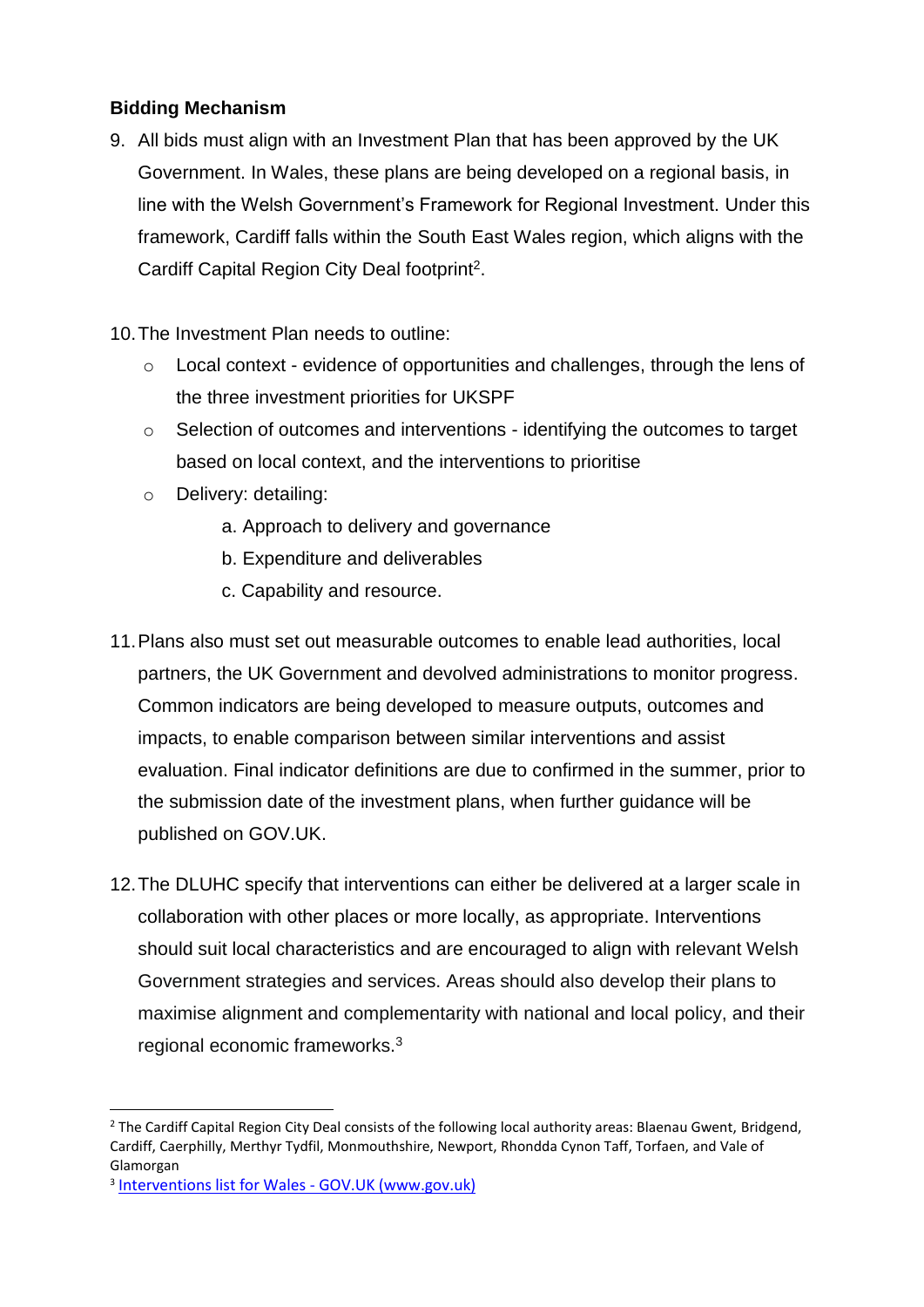# **Next Steps**

- 13.Investment plans need to be submitted by 1 August 2022. After submission, the UK Government will assess applications and engage with the lead authority to enable sign off. Where a plan cannot be signed off first time, the UK Government will provide feedback to the lead local authority and work iteratively to secure sign off.
- 14. There is an overall allocation of £278m for the Cardiff Capital Region, with includes £48m allocated specifically for the Multiply programme, which seeks to improve adult numeracy skills and sits under the People and Skills investment priority. The £278m is based on an aggregation of local allocations for each of the ten constituent local authorities of the Cardiff Capital Region. Details of the mechanism used to determine local authority allocations are available here:

[UK Shared Prosperity Fund allocations: methodology note -](https://www.gov.uk/government/publications/uk-shared-prosperity-fund-allocations-methodology/uk-shared-prosperity-fund-allocations-methodology-note) GOV.UK (www.gov.uk)

15.The next stage is for the Investment Plan to be agreed by all local authorities in the Cardiff Capital Region. Partners have been invited to support the development of the plan, by submitting evidence on local opportunities and challenges, outcomes and interventions. The following table sets out key dates:

| When                          | <b>Activity</b>                                                   |
|-------------------------------|-------------------------------------------------------------------|
| 30 June 2022                  | Investment plan window opens                                      |
| 1 August 2022                 | Investment plan window closes                                     |
| $July -$<br>September<br>2022 | Indicative investment plan assessment period for UK<br>government |
| October 2022<br>onwards       | Anticipated date for first investment plans to be approved        |
| October 2022<br>onwards       | Anticipated first payment to be made to lead local<br>authorities |
| <b>March 2025</b>             | Three-year funding period ends                                    |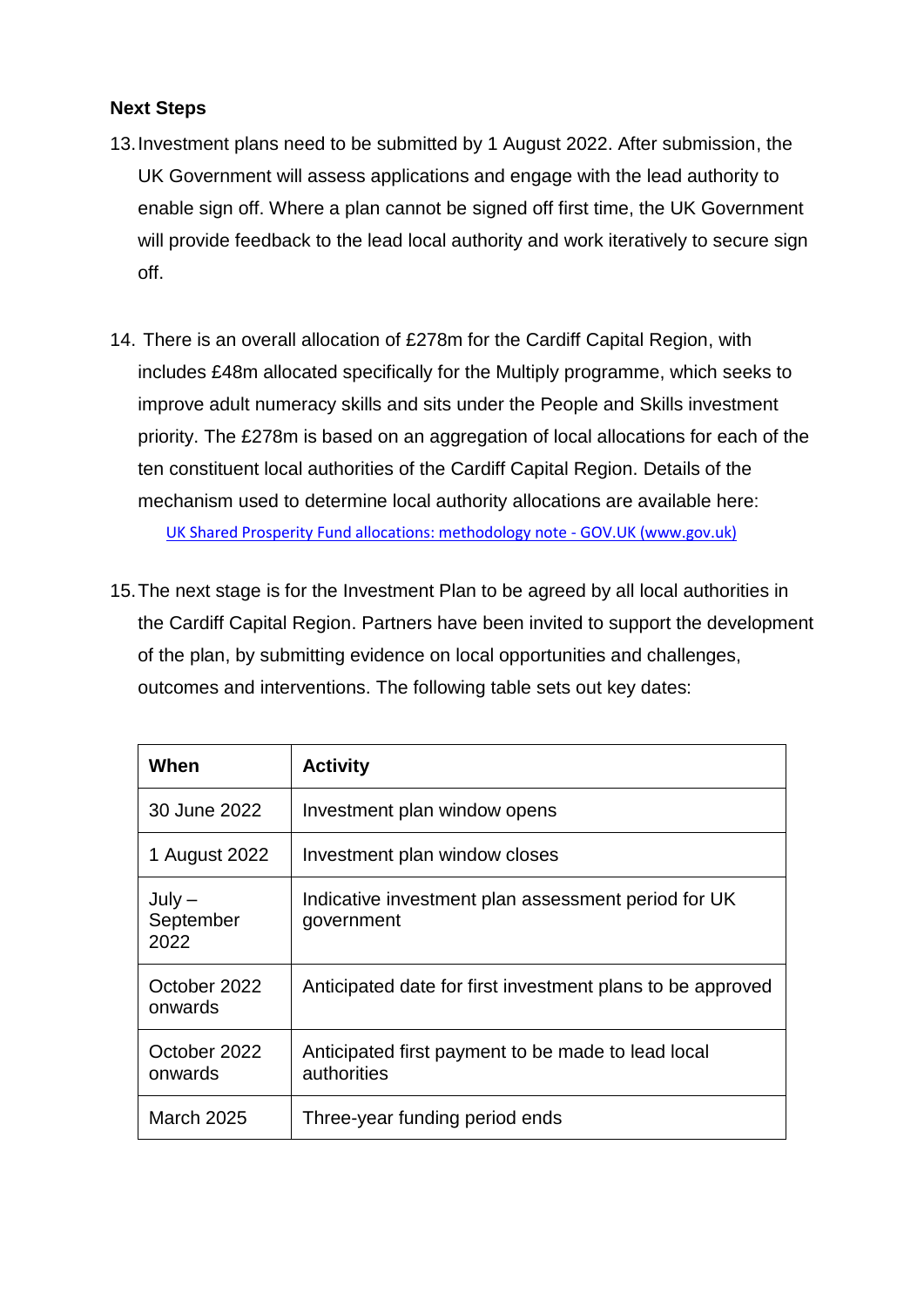# **Previous Scrutiny**

- 16. In June 2021, the previous Economy & Culture Scrutiny Committee scrutinised a report to Cabinet that provided:
	- i. details of proposed Community Renewal Fund applications, the revenue-fund precursor to the UKSPF, and
	- ii. details of proposed projects for Levelling-Up Fund applications, specifically for capital investment. One bid per MP constituency is allowed to this fund.

#### 17.The scrutiny papers are available here:

Agenda for [Economy & Culture Scrutiny Committee on Monday, 14th June, 2021, 4.30 pm :](https://cardiff.moderngov.co.uk/ieListDocuments.aspx?CId=142&MId=5436&LLL=0)  [Cardiff Council \(moderngov.co.uk\)](https://cardiff.moderngov.co.uk/ieListDocuments.aspx?CId=142&MId=5436&LLL=0)

- 18.In March 2022, the previous Economy & Culture Scrutiny Committee scrutinised a report to Cabinet that sought authority to prepare a Full Business Case for the Ely Youth Zone project and to assemble land for the delivery of the Ely Youth Zone project. The proposal included a 50% capital contribution by the Council, funded by applying to the Levelling Up fund, and a Shared Prosperity Fund bid to meet 33% revenue costs for years 1-3. The report to Cabinet in June 2021<sup>4</sup> contained the proposal to include a Youth Zone for Ely as the project for the Cardiff West MP constituency.
- 19.Following scrutiny, the Committee sent a public letter to Councillor Thorne, Cabinet Member Housing and Communities, noting a further report will be taken to Cabinet for the Full Business Case, including whether the bids have been successful, welcoming proposals for a facility to help young people living in some of the most deprived communities in Wales and setting out their pleasure that work is underway to develop a masterplan for Ely to assist in wider regeneration.

### **Way Forward**

20.Councillor Huw Thomas (Leader) will be invited to make a statement. Paul Orders (Chief Executive) and Jon Day (Operational Manager – Tourism and Investment)

 $\overline{\phantom{a}}$ <sup>4</sup> Levelling Up Fund and Community Renewal Fund Applications - available at Agenda for Cabinet on Thursday, [17th June, 2021, 2.00 pm : City of Cardiff Council \(moderngov.co.uk\)](https://cardiff.moderngov.co.uk/ieListDocuments.aspx?CId=151&MId=5473&LLL=0)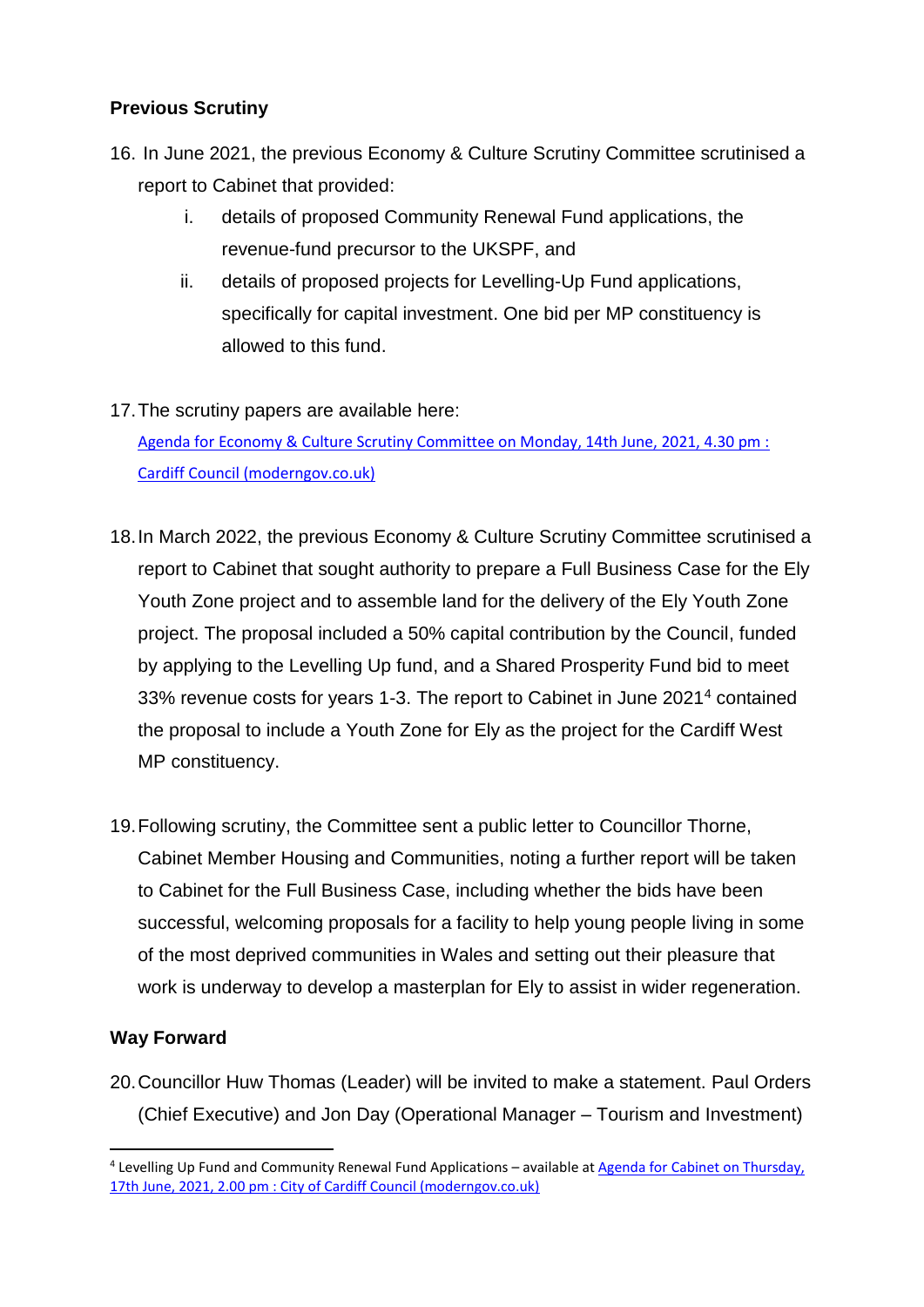will attend to give a presentation. All witnesses will be available to answer Members' questions on the proposals.

#### **Legal Implications**

21.The Scrutiny Committee is empowered to enquire, consider, review, and recommend but not to make policy decisions. As the recommendations in this report are to consider and review matters, there are no direct legal implications. However, legal implications may arise if and when the matters under review are implemented with or without any modifications. Any report with recommendations for decision that goes to Cabinet/Council will set out any legal implications arising from those recommendations. All decisions taken by or on behalf of the Council must (a) be within the legal powers of the Council; (b) comply with any procedural requirement imposed by law; (c) be within the powers of the body or person exercising powers on behalf of the Council; (d) be undertaken in accordance with the procedural requirements imposed by the Council e.g. Scrutiny Procedure Rules; (e) be fully and properly informed; (f) be properly motivated; (g) be taken having regard to the Council's fiduciary duty to its taxpayers; and (h) be reasonable and proper in all the circumstances.

### **Financial Implications**

22.The Scrutiny Committee is empowered to enquire, consider, review, and recommend but not to make policy decisions. As the recommendations in this report are to consider and review matters, there are no direct financial implications at this stage in relation to any of the work programme. However, financial implications may arise if and when the matters under review are implemented with or without any modifications. Any report with recommendations for decision that goes to Cabinet/Council will set out any financial implications arising from those recommendations.